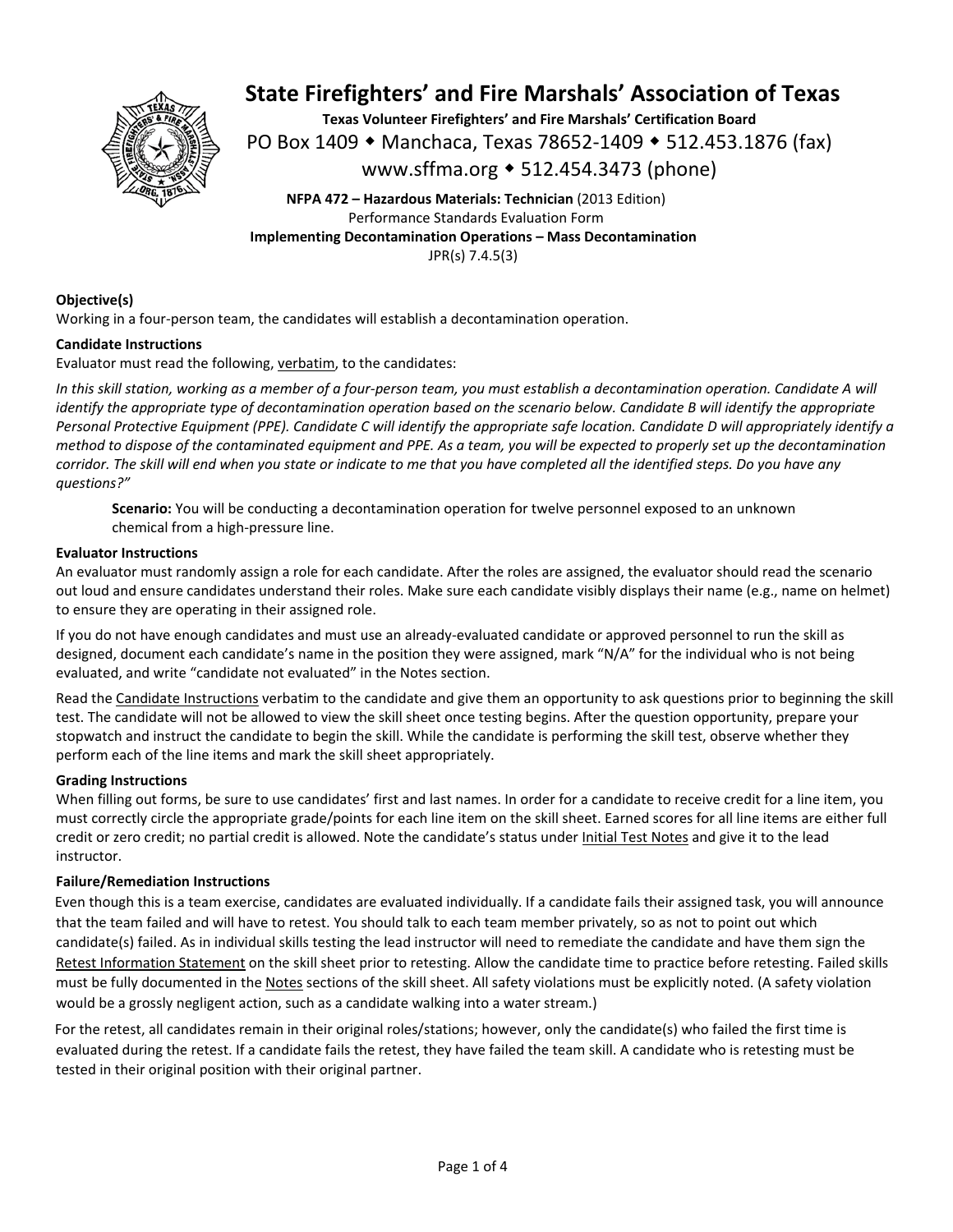

**Texas Volunteer Firefighters' and Fire Marshals' Certification Board**  PO Box 1409 • Manchaca, Texas 78652-1409 • 512.453.1876 (fax) www.sffma.org 512.454.3473 (phone)

**NFPA 472 – Hazardous Materials: Technician** (2013 Edition) Performance Standards Evaluation Form **Implementing Decontamination Operations – Mass Decontamination**  JPR(s) 7.4.5(3)

### **Preparation and Equipment**

Evaluation materials:

- Decontamination pools
- Tarp(s)
- Cones
- Brushes
- Sprayers
- Decontamination buckets
- Hose and nozzle and/or water curtain
- SKED or backboard
- Roller system
- Overpack drum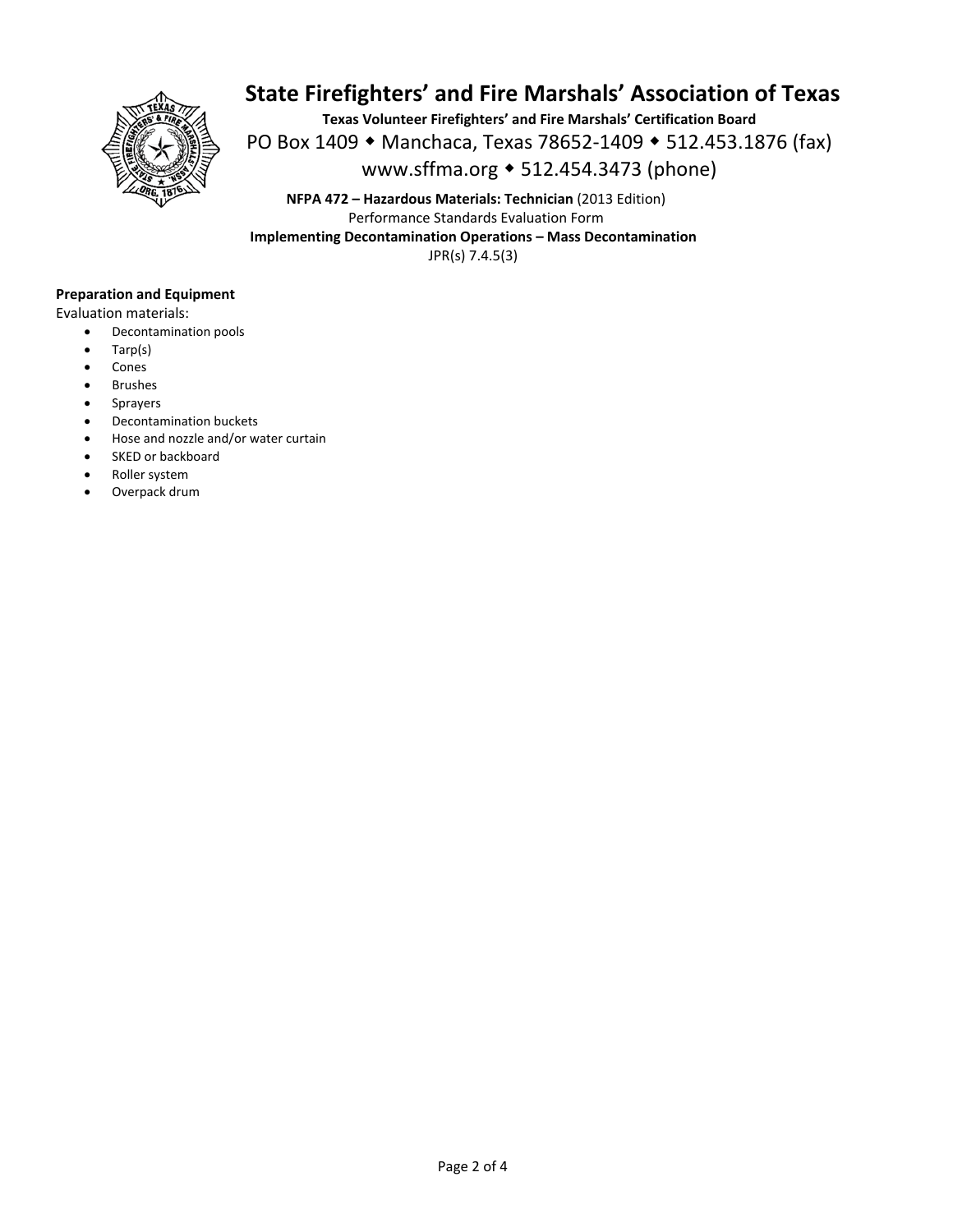

**Texas Volunteer Firefighters' and Fire Marshals' Certification Board** 

PO Box 1409 • Manchaca, Texas 78652-1409 • 512.453.1876 (fax)

### www.sffma.org 512.454.3473 (phone)

**NFPA 472 – Hazardous Materials: Technician** (2013 Edition) Performance Standards Evaluation Form **Implementing Decontamination Operations – Mass Decontamination**  JPR(s) 7.4.5(3)

Evaluation Location: **Date:** Date: **Date:** Date: **Date:** Date: **Date:** Date: **Date:** Date: **Date: Date: Date: Date: Date: Date: Date: Date: Date: Date: Date: Date: Date: Date: Date: Date: Da** Evaluator 1 Name: **Example 2 Access 2 Access 2 Access 2 Access 2 Access 2 Access 2 Access 2 Access 2 Access 2 Access 2 Access 2 Access 2 Access 2 Access 2 Access 2 Access 2 Access 2 Access 2 Access 2 Access 2 Access 2 Acce** Evaluator 1 Signature:  $\begin{array}{c} \text{F}} \\ \text{R} \\ \text{R}} \end{array}$  Retest Evaluator 1 Signature: Evaluator 2 Name:  $\vert$  Retest Evaluator 2 Name: Evaluator 2 Signature:  $\begin{array}{c} \text{Fvelet } R \text{ (left) } R \text{ (left) } R \text{ (left) } R \text{ (left) } R \text{ (left) } R \text{ (left) } R \text{ (left) } R \text{ (left) } R \text{ (right) } R \text{ (right) } R \text{ (right) } R \text{ (right) } R \text{ (right) } R \text{ (right) } R \text{ (right) } R \text{ (right) } R \text{ (right) } R \text{ (right) } R \text{ (right) } R \text{ (right) } R \text{ (right) } R \text{ (right) } R \text{ (right) }$ 

Evaluators may not evaluate a skill if a conflict of interest exists. A conflict may be defined as an interest that affects, or appears likely to affect the judgment or conduct of an individual associated with the skills testing process. An evaluator may not participate in the skills testing process for an immediate family member, classmate, or if the evaluator was the class instructor for the skill.

### **Skill Performance Criteria: Implementing Decontamination Operations – Mass Decontamination**

| <b>Candidate A:</b>                                                                    |                                                                                                                                                                                                                                                                                                      |      |      |      |      |
|----------------------------------------------------------------------------------------|------------------------------------------------------------------------------------------------------------------------------------------------------------------------------------------------------------------------------------------------------------------------------------------------------|------|------|------|------|
| Properly identifies type of decontamination (i.e., technical or mass)                  |                                                                                                                                                                                                                                                                                                      | Pass | Fail | Pass | Fail |
| <b>Overall Performance Rating:</b> (Pass = must correctly perform all Pass/Fail items) |                                                                                                                                                                                                                                                                                                      | Pass | Fail | Pass | Fail |
| <b>Candidate A Initial Test Notes:</b>                                                 | <b>RETEST INFORMATION</b><br>It is very important that you, as an examinee, understand the number of<br>attempts allowed on the performance skills examination. You are allowed<br>only one retest for each failed skill station.<br>have read and<br>understand the above information on retesting. |      |      |      |      |
| <b>Candidate A Retest Notes:</b>                                                       |                                                                                                                                                                                                                                                                                                      |      |      |      |      |
|                                                                                        | $\Box$ I have received sufficient retraining and remediation.                                                                                                                                                                                                                                        |      |      |      |      |
|                                                                                        | <b>Signature</b>                                                                                                                                                                                                                                                                                     |      |      | Date |      |

| <b>Candidate B:</b>                                                                    |                                                                                                                                                                                                                                   |      |      |      |      |  |
|----------------------------------------------------------------------------------------|-----------------------------------------------------------------------------------------------------------------------------------------------------------------------------------------------------------------------------------|------|------|------|------|--|
| Properly identifies the correct level of PPE for decontamination operations            |                                                                                                                                                                                                                                   | Pass | Fail | Pass | Fail |  |
| <b>Overall Performance Rating:</b> (Pass = must correctly perform all Pass/Fail items) |                                                                                                                                                                                                                                   | Pass | Fail | Pass | Fail |  |
| <b>Candidate B Initial Test Notes:</b>                                                 | <b>RETEST INFORMATION</b><br>It is very important that you, as an examinee, understand the number of<br>attempts allowed on the performance skills examination. You are allowed<br>only one retest for each failed skill station. |      |      |      |      |  |
| <b>Candidate B Retest Notes:</b>                                                       | have read and<br>understand the above information on retesting.                                                                                                                                                                   |      |      |      |      |  |
|                                                                                        | $\Box$ I have received sufficient retraining and remediation.                                                                                                                                                                     |      |      |      |      |  |
|                                                                                        | <b>Signature</b>                                                                                                                                                                                                                  |      |      | Date |      |  |